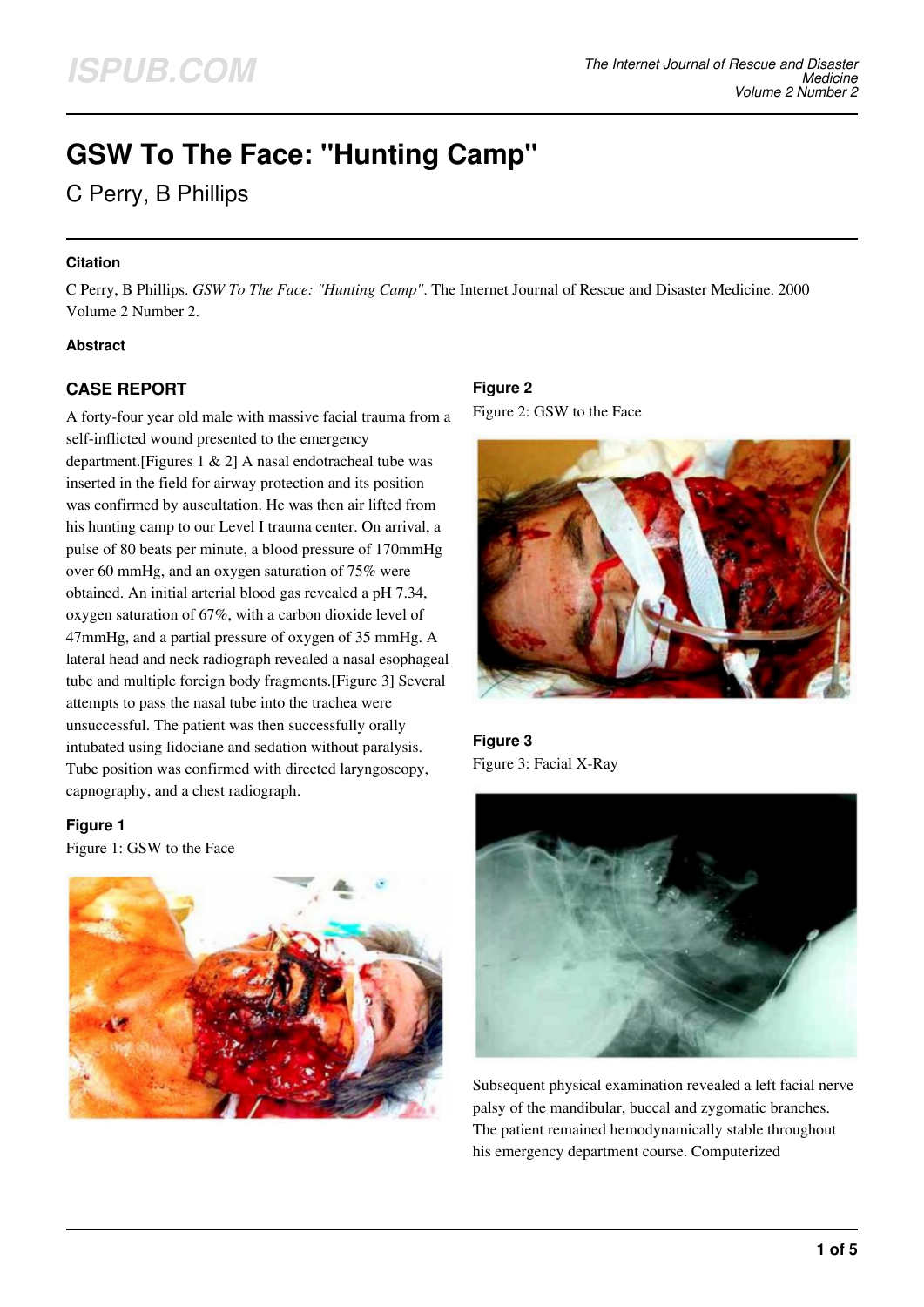tomography of the head and facial bones revealed loss of left facial bony integrity including fractures of the mandible, zygomatic arch, orbital floor, and maxilla with multiple metallic fragments throughout the soft tissues. There was no intracranial injury demonstrated. An angiogram of the neck confirmed internal carotid vessel integrity while revealing a lacerated facial artery. He was taken to the operating theater for tracheostomy, debridement, and closure of the facial laceration. His mid face fractures were subsequently plated and a mandibular bar was placed to bridge the bone loss of the mandibular body on the left.[Figure 4] The patient required serial debridements and continues to do well while awaiting definitive bone grafts and coverage.

#### **Figure 4**

Figure 4: GSW to the Face, Closure



# **DISCUSSION**

There are four main steps in the management of patients with gunshot wounds to the head and neck region. They include securing an airway, controlling hemorrhage, identifying and treating all other life threatening injuries followed by definitive repair of the traumatic facial deformities. Airway management can be difficult in these patients as demonstrated by our esophageal intubation. An urgent airway is required in up to 35% of patients presenting with gunshot wounds to the face.  $_2$  In up to 83% of patients, oral or nasal tracheal airways are initially sufficient. 3 An operative airway is required in the remaining 17% of facial trauma secondary to gunshot wounds. 4 The surgical airway is usually required secondary to coma or occlusion due to edema loss of bony integrity or hemorrhage. Had our patient been obtunded and unable to ventilate while in transit with a nasal esophageal tube his ultimate outcome likely would have been different.

Airway control in patients with severe midface trauma has

been well-described in the medical literature.  $<sub>5</sub>$  Fiberoptic</sub> intubation without paralysis is becoming a more-practical option for these patients. Blind nasal tracheal intubation is contraindicated in patients with basilar skull fractures or severe midfacial fractures and in those with CSF leaks. There are case reports of nasally intubating the cranium in such patients.  $_6$  The next option is an oral tracheal airway; it is imperative that one be prepared for a cricothyrotomy due to the inability to control the airway with mask ventilation in patients with loss of facial integrity. Paralysis without the ability to mask ventilate requires urgent cricothyroidotomy. Needle ventilation of the trachea followed by tracheostomy is another option. A chest radiograph is useful to confirm endotracheal airway placement and to evaluate possible foreign body aspiration. Direct laryngoscopy and capnography as utilized in our patient are also useful in confirming endotracheal placement. After the patient has a secure airway, and equal breath sounds, hemostasis then takes priority. While both angiography and directed surgical control are options for hemostasis, angiography may be the preferred method and is helpful in the evaluation of anterior caudal neck trauma. 7

After the hemorrhage is controlled either by direct pressure, packing, embolization, or direct operative ligature, the patient is resuscitated and other life threatening injuries are addressed. The secondary physical evaluation of the face takes into account the entry point of the missile, velocity, and the exit point. These factors, if easily discerned, may have some prognostic significance.  $_8$  The laceration size, depth, and location to the neurovascular supply with surrounding tissue injury and loss must be considered. Facial fractures are identified with a thorough and complete examination followed by radiographs. Computerized tomography of the brain, face, and neck will assist in the evaluation of associated injury and quantifying the extent of facial fractures. With gunshot wounds to the head and neck, intracranial parenchymal injury is seen in 17% of patients, and cervical spine injury occurs in approximately 8% of patients. <sub>9</sub> Cervical radiographs are commonly utilized to evaluate the bony integrity of the cervical spine. The most common fractured facial bones associated with gunshot wounds to the face in order of occurrence include mandible, maxilla, and zygomatic arch. 1 About one third of patients will require operative debridement and fixation of facial fractures.  $_{10}$  Once the extent of injury is fully established, a reconstructive plan can then be offered.

Attempts at immediate definitive construction often fail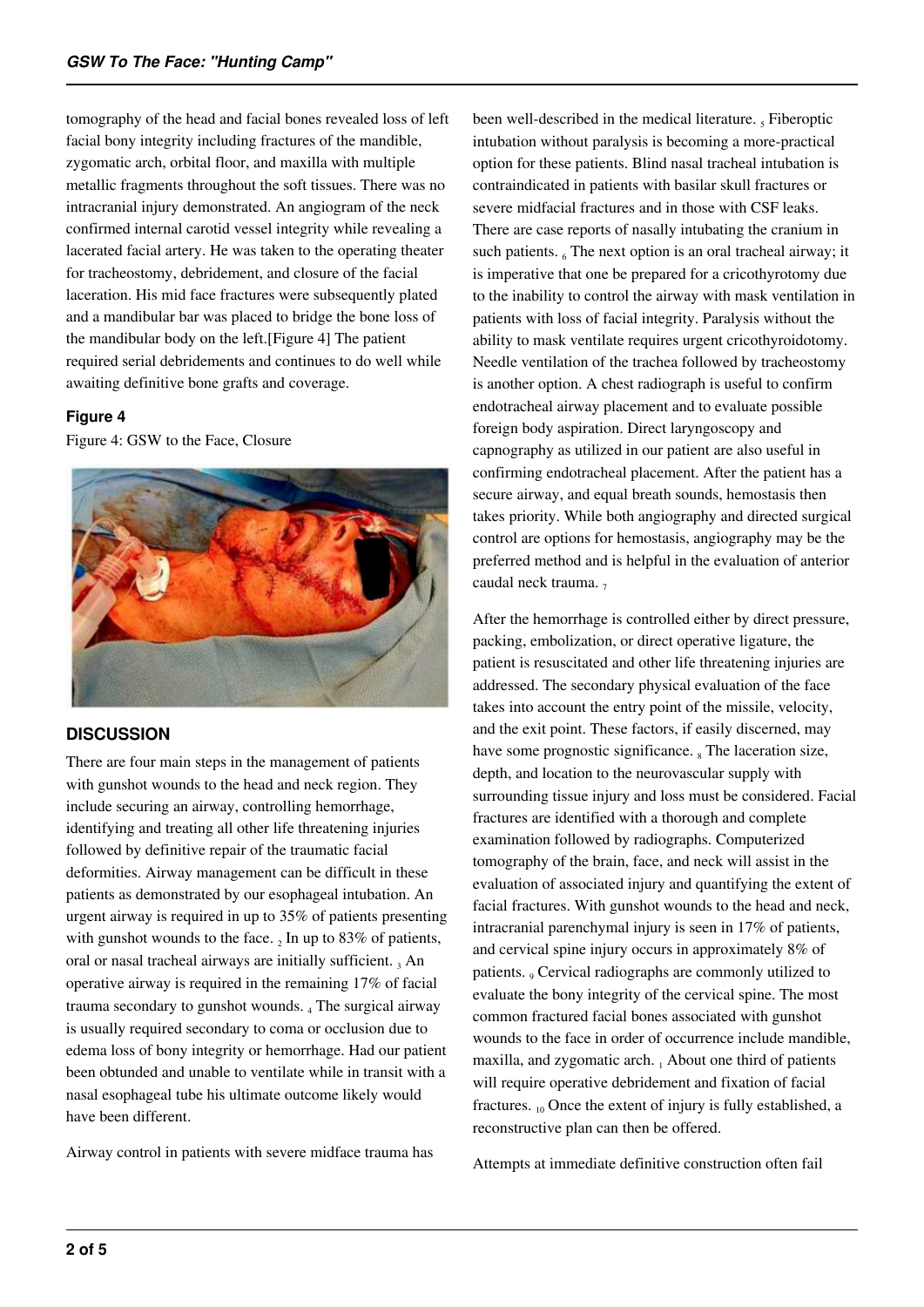secondary to loss of mucosal integrity and subsequent septic necrosis of the surrounding bone. Traditionally these wounds were managed with conservative debridement, serial dressing changes, external fixation and delayed reconstruction. This style of management required social isolation of the patient for months, scar contracture and bacterial colonization with bony loss and a contracted skin envelope. Optimal cosmetic form and function can be obtained with more timely reconstruction. Early reconstruction requires the surgeon to account for the increased risks of infection from the tissue destruction associated with missile trauma, as well as potential dead space, retained foreign bodies, and entrapped oral flora. A three-staged approach has recently been championed by Manson.  $_{11}$  The first step involves anatomic definition of the tissue and bone loss. After this is quantified by physical exam and computerized tomography, conservative irrigation and debridement follow stabilization of the patient. Serial exploration and debridements are expected. The second step is wound stabilization through restoration of bony relationships. The occlusion relationship is established and the height width and projection of the face are restored. The facial integrity is established by dividing the face into two halves. The lower half of the face is made up of the mandible and maxilla, while the upper face is comprised of the maxilla, orbits and zygomatic process. Once the occlusal relationship between the maxilla and the mandible are optimally established, the upper facial fractures are repaired. Establishment of an appropriate skeletal buttress allows maximal preservation of function and cosmesis of the patient. Early reconstruction provides optimal skeletal buttress and skin coverage preservation. The key relationships of the upper half of the face include the periorbital rims, zygomatic arches, and the zygomaticomaxillary struts. Bony loss is often bridged initially with metallic struts attempting prevention of soft tissue contracture or collapse with devascularized bone grafts or fragments from the initial injury. Computerized tomography is often a helpful tool in assuring the three dimensional relationships. Once restoration of the projection, height and width of the face is complete, the wound is reexplored at various intervals (24-36hrs) to debride the devitalized tissue, remove any subsequent hematoma, and insure mucosal integrity. Ideally the integrity of the mucosal lining can be obtained within 5-7 days of the initial injury. Repairing the face by functional and aesthetic units allows for optimal healing. Bony loss in the upper face is treated by skeletal splints and devascularized bone grafts. These

devascularized bone grafts require obliteration of dead space, intact epithelial and mucosal coverage for viability. The lower facial structures will often require replacing whole functional units in order to restore mucosal bony and cutaneous functional elements. Microvascular tissue transfers are often utilized in this situation. The initial repair should be done optimally as patients with self inflicted gunshot wounds to the face are unlikely to follow up for additional reconstructive procedures.  $_{12}$  In patients that do follow up secondary revision may be preformed for debulking, color modification, and scar revision.

#### **CONCLUSION**

Although the patient's outcome was unaffected by the initial failed airway, this case illustrates the importance of ensuring a secure airway for patients with missile injuries to the head and neck region. Capnography confirmation or direct laryngoscopy in the field might have detected the misplaced airway earlier. In our review of the medical literature, up to forty percent of these patients will require an urgent airway and up to twenty percent will require a tracheostomy. It is interesting to note that of the deaths occurring, all were associated with self-inflicted wounds. Once the patient is resuscitated, other injuries must be identified and addressed in the standard ATLS manner. It is important to develop a reconstructive surgical plan after debriding devitalized tissue. Restoration of facial integument, mucosa, and bony integrity in an expeditious manner will help avoid the disfiguring morbidity associated with contracted facial wounds.

#### **References**

1. Alper M, Totan S, Cankayali R, Songur E. Gunshot wounds of the face in attempted suicide patients. J Oral & Maxillofacial Surg. 1998; 56(8):930-3. 2. Dolin J, Scalea T, Mannor L, Sclafani S, Trooskin S. The management of gunshot wounds to the face. J trauma. 1992;33:508-515.

3. Demetriades D, Chahwan S, Gomez H, Falabella A, Velmahos G, Yamashita D. Initial Evaluation and management of gunshot wounds to the face. J Trauma 1991; 45(1):35-41.

4. Kihtir T, Ivatury RR, Simon RJ, Nassoura Z, Leban S. Early management of civilian gunshot wounds to the face. J Trauma. 1993;35:569-577.

5. Demetriades D, Chahwan S, Gomez H, Falabella A, Velmahos G, Yamashita D. Initial Evaluation and management of gunshot wounds to the face. J Trauma 1991; 45(1):35-41. 6. Schade K, Borzotta A, Michaels A. Intracranial

Malposition of Nasopharyngeal Airway. J of Trauma 2000;  $49(5):967-8.$ 

7. Yang W, Tsai T, Hung C, Tung T. Life threatening Bleeding in a facial fracture. Ann Plast Surg 2001; 46(2) : 159-162.

8. Yetiser S, Kahramanyol M. High-velocity gunshot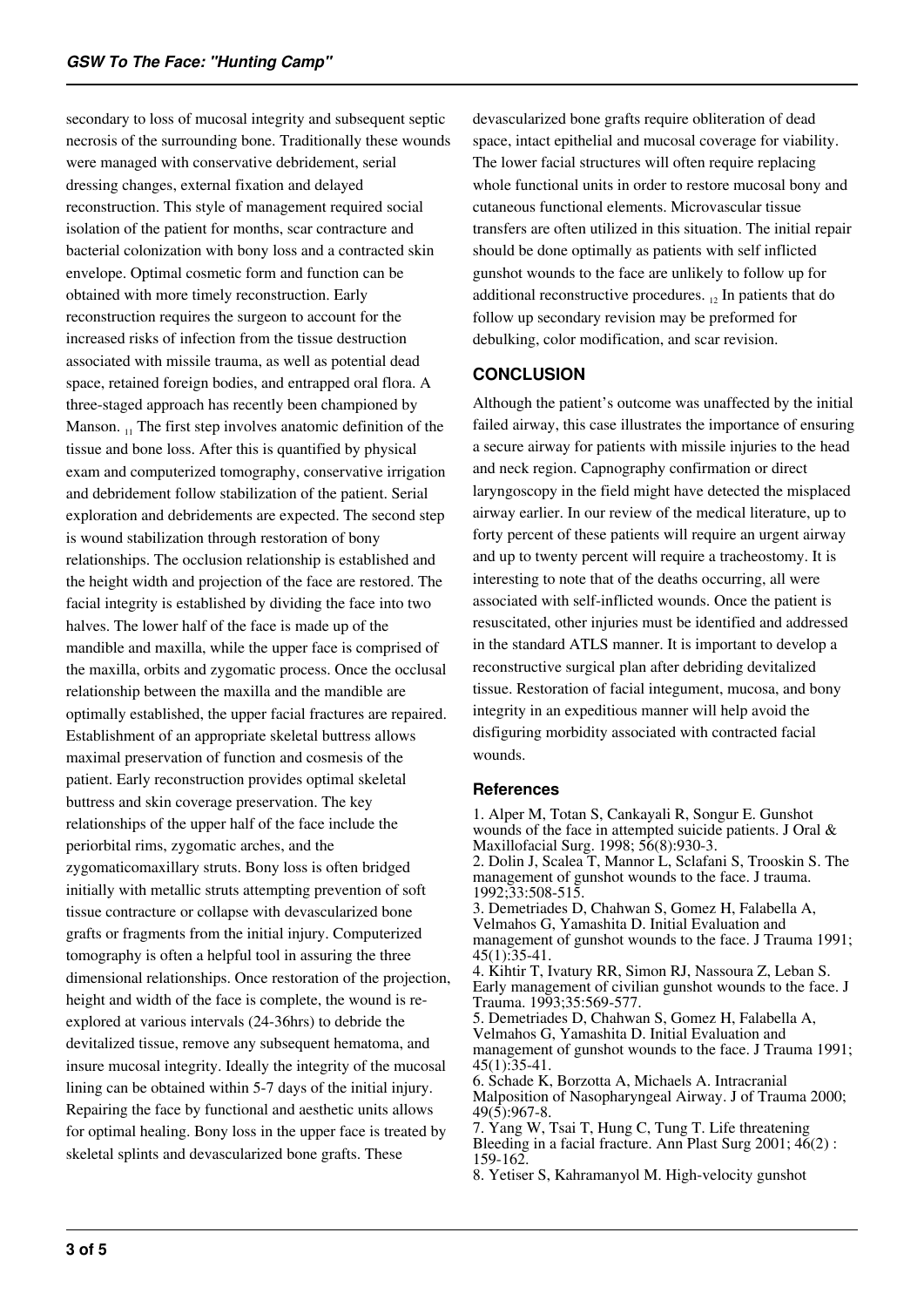wounds to the head and neck: areview of wound ballistics. Military Medicine 1998;163(5):346-51.

9. Demetriades D, Chahwan S, Gomez H, Falabella A,

Velmahos G, Yamashita D. Initial Evaluation and

management of gunshot wounds to the face. J Trauma 1991;  $45(1)$ :35-41.

10. Demetriades D, Chahwan S, Gomez H, Falabella A,

Velmahos G, Yamashita D. Initial Evaluation and management of gunshot wounds to the face. J Trauma 1991; 45(1):35-41.

11. Robertson B, Manson P. High energy ballistic and avulsive injuries: A management protocol for the next millennium. Surg. Clin. North Amer. 1999; 79(6):1489-1502.

12. Alper M, Totan S, Cankayali R, Songur E. Gunshot wounds of the face in attempted suicide patients. J Oral & Maxillofacial Surg. 1998; 56(8):930-3.